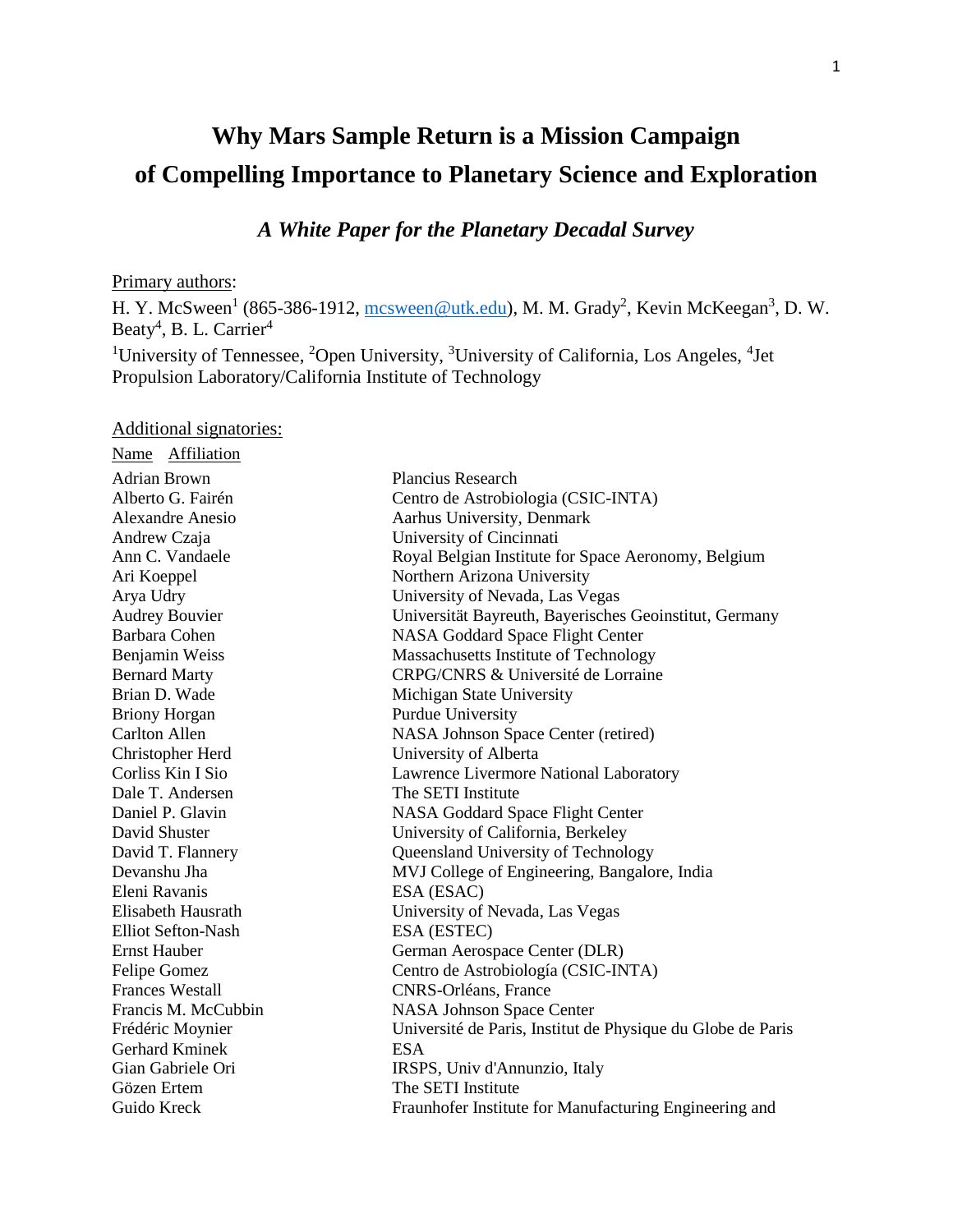#### Automation IPA

Henner Busemann ETH Zurich

J Andy Spry The SETI Institute J.R. Skok The SETI Institute Janice Bishop The SETI Institute Katherine French U.S. Geological Survey Nathalie A. Cabrol The SETI Institute Scott M. McLennan Stony Brook University

Harald Reichert European Synchrotron Radiation Facility (ESRF), Grenoble, France Henning Dypvik University of Oslo, Norway Hope Ishii **Hawaii Institute of Geophysics & Planetology** University of Hawaii Jack D. Farmer **Arizona** State University Jeffrey R. Johnson Johns Hopkins University Applied Physics Laboratory Jennifer L Eigenbrode NASA Goddard Space Flight Center John Bridges University of Leicester, UK John Robert Brucato INAF - Astrophysical Observatory of Arcetri, Firenze, Italy Jorge I. Núñez Johns Hopkins University Applied Physics Laboratory Jose C. Aponte CUA/NASA Goddard Space Flight Center Juan M. Madariaga University of the Basque Country, Bilbao, Spain Juergen Thieme National Synchrotron Light Source II, Brookhaven National Laboratory Juliane Gross Rutgers University, New Jersey Kathleen Campbell University of Auckland, New Zealand Kim Tait Royal Ontario Museum, Toronto, Ontario, Canada Lukas Adam University of Leicester, UK Lydie Bonal Institut de Planétologie et d'Astrophysique de Grenoble, Université Grenoble Alpes, CNRS CNES, Grenoble France Mackenzie Day University of California Los Angeles Mark A. Sephton Imperial College London, UK Martin J. Van Kranendonk University of New South Wales Maxwell M. Thiemens Laboratoire G-Time, Université Libre de Bruxelles, Belgium Meenakshi Wadhwa Arizona State University Michael Velbel Michigan State University Nicholas Tosca University of Oxford, UK Nicolas Dauphas The University of Chicago Nicole Schmitz German Aerospace Center (DLR) Pascal Lee Mars Institute & SETI Institute Petra Rettberg German Aerospace Center (DLR), Köln, Germany R. Mark Elowitz Recent Open University PhD Rachel Mackelprang California State University Northridge Roberto Orosei Istituto Nazionale di Astrofisica, Italy Sandra Siljeström RISE Research Institutes of Sweden Stephanie C. Werner CEED-GEO, University of Oslo, Norway Susanne P. Schwenzer The Open University, UK Tilmann Denk German Aerospace Center (DLR) Timothy S. Swindle Lunar & Planetary Laboratory, University of Arizona Tomohiro Usui **Institute of Space and Astronautical Science (ISAS)**,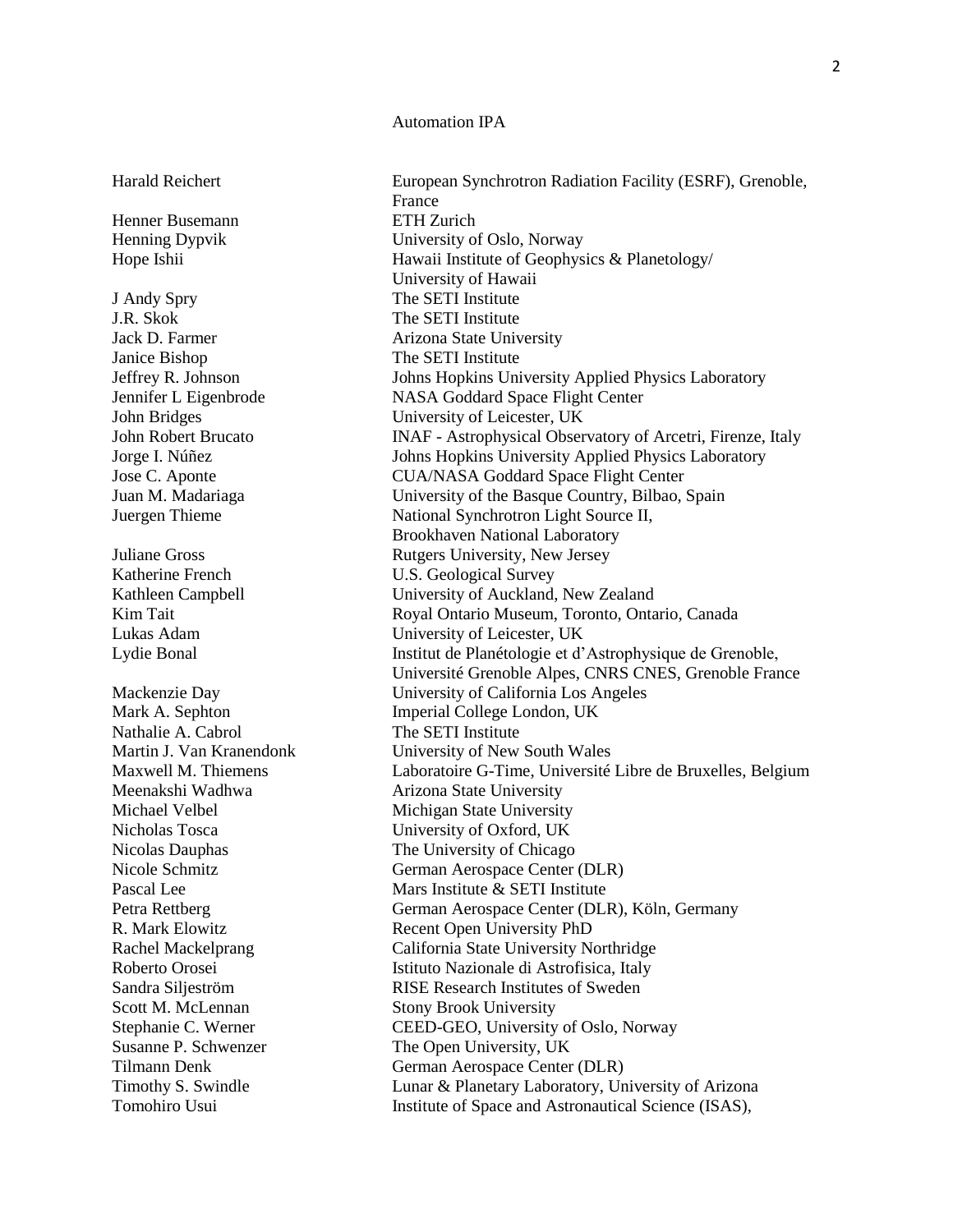Japan Aerospace Exploration Agency (JAXA) Udo Gommel Fraunhofer Institute for Manufacturing Engineering and Automation IPA Vinciane Debaille Laboratoire G-Time, Université Libre de Bruxelles, Belgium Yang Liu Jet Propulsion Laboratory/California Institute of Technology Yasmina M. Martos NASA Goddard Space Flight Center Yulia Goreva Jet Propulsion Laboratory/California Institute of Technology

The decision to implement Mars Sample Return will not be finalized until NASA's completion of the National Environmental Policy Act (NEPA) process. This document is being made available for information purposes only.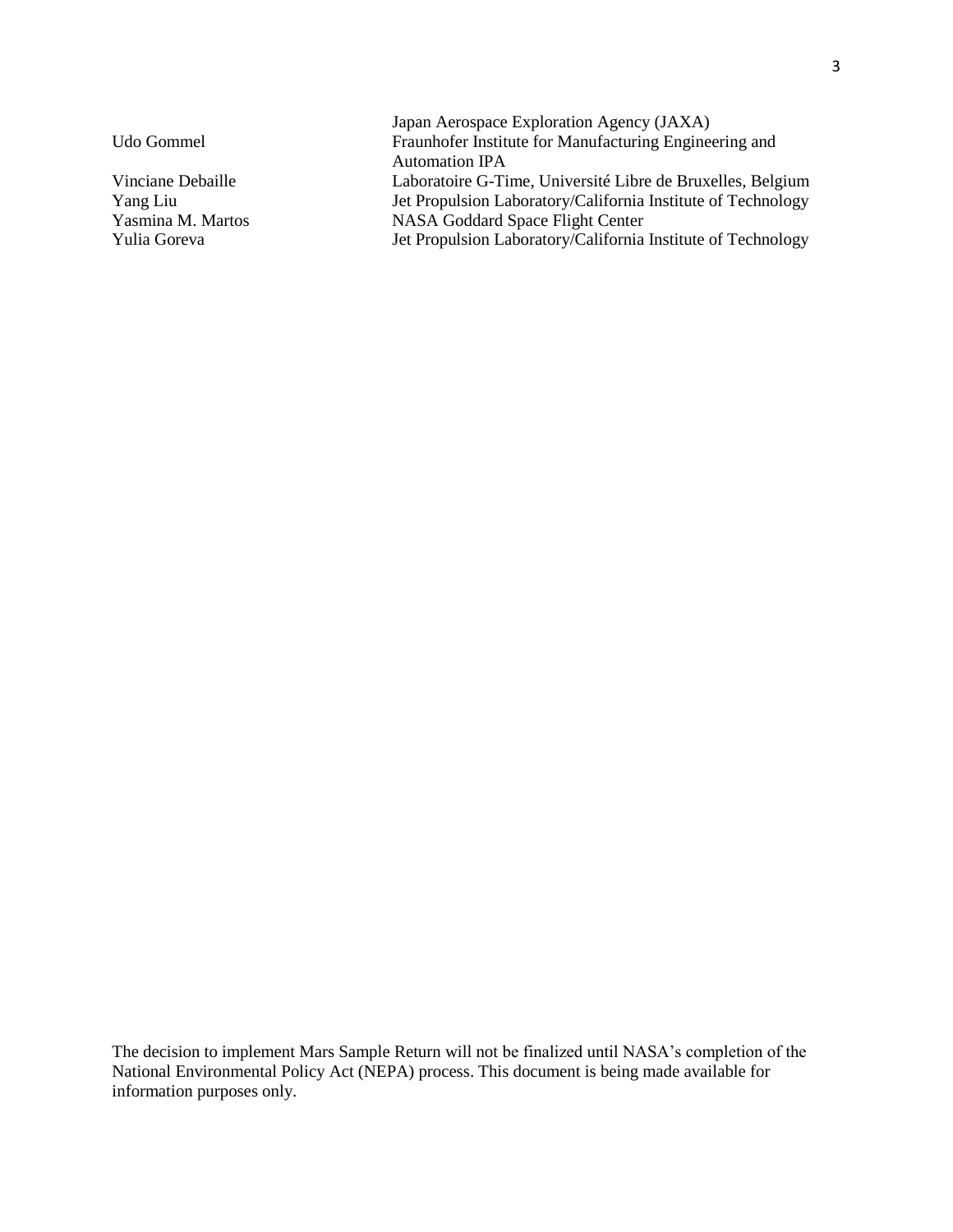#### **BACKGROUND FOR MARS SAMPLE RETURN**

Goals for Mars exploration are to understand Mars as a planet, its role as a potential host for life, and its place within Solar System evolutionary history. An important step in exploration that will lead to significant advances is the return of samples of Mars to Earth.

Mars Sample Return (MSR) is an undertaking of international significance. It is not a single mission, but a series of missions requiring substantial technical and engineering advances underpinned by increased scientific understanding of the planet. MSR will only succeed if it is an international endeavor – a fact that was recognized in 2018, when NASA and ESA signed a Joint Statement of Intent to seek ways to carry out MSR by means of an international partnership. The first mission in the MSR campaign is Mars-2020. This NASA-funded mission, carrying the rover Perseverance, is scheduled to launch in 2020 and will collect and cache samples from Jezero crater. The first follow-up mission, funded by ESA, is intended to launch in 2026, and is designed to fetch the cached samples and deliver them to a vehicle that will carry them into Mars orbit. A third mission will bring the samples to Earth, nominally in 2031. The international nature of MSR is not limited to the missions that will collect and retrieve material from Mars. Once the samples are returned to Earth, they will become the focus of a major international scientific analysis campaign.

The return of samples from the martian surface has been a major goal of the Mars science community for many years, and a landed mission to initiate MSR (now Mars-2020) was identified as one of the highest-priority missions in the last Planetary Decadal Survey. This white paper, focusing on MSR science, advocates for the follow-on missions that will return those samples. Two related white papers, intended to be linked to this one, describe the engineering requirements and planning for those missions, and the planning for a dedicated NASA curation facility for Mars samples and other essential capabilities that need to be realized in this decade to allow MSR in 2031.

In 2017, the International Mars Exploration Working Group (IMEWG) established the international MSR Objectives and Samples Team (iMOST). The charter for iMOST was to reevaluate and update the sample-related science and engineering objectives of an MSR campaign, given the planning established for the Mars-2020 sample-collecting rover. The iMOST team also defined the measurements and the types of samples that can best address the objectives. The full iMOST report is available as an electronic publication of *Meteoritics & Planetary Science* (https://onlinelibrary.wiley.com/doi/epdf/10.1111/maps.13242).

MSR will directly and meaningfully contribute to a number of overarching questions of fundamental importance to planetary science and exploration. Examples are:

- *1. Does extraterrestrial life exist, or has it ever existed in the Solar System? If so, when, where, and what are/were its attributes?*
- *2. How and where did prebiotic organic chemistry occur, and what role did it play in establishing the required chemical context for the origin of life?*
- *3. What is the history of habitable environments on planets in our Solar System beyond Earth?*
- *4. How did the planets form, differentiate, and evolve as geological and geophysical bodies?*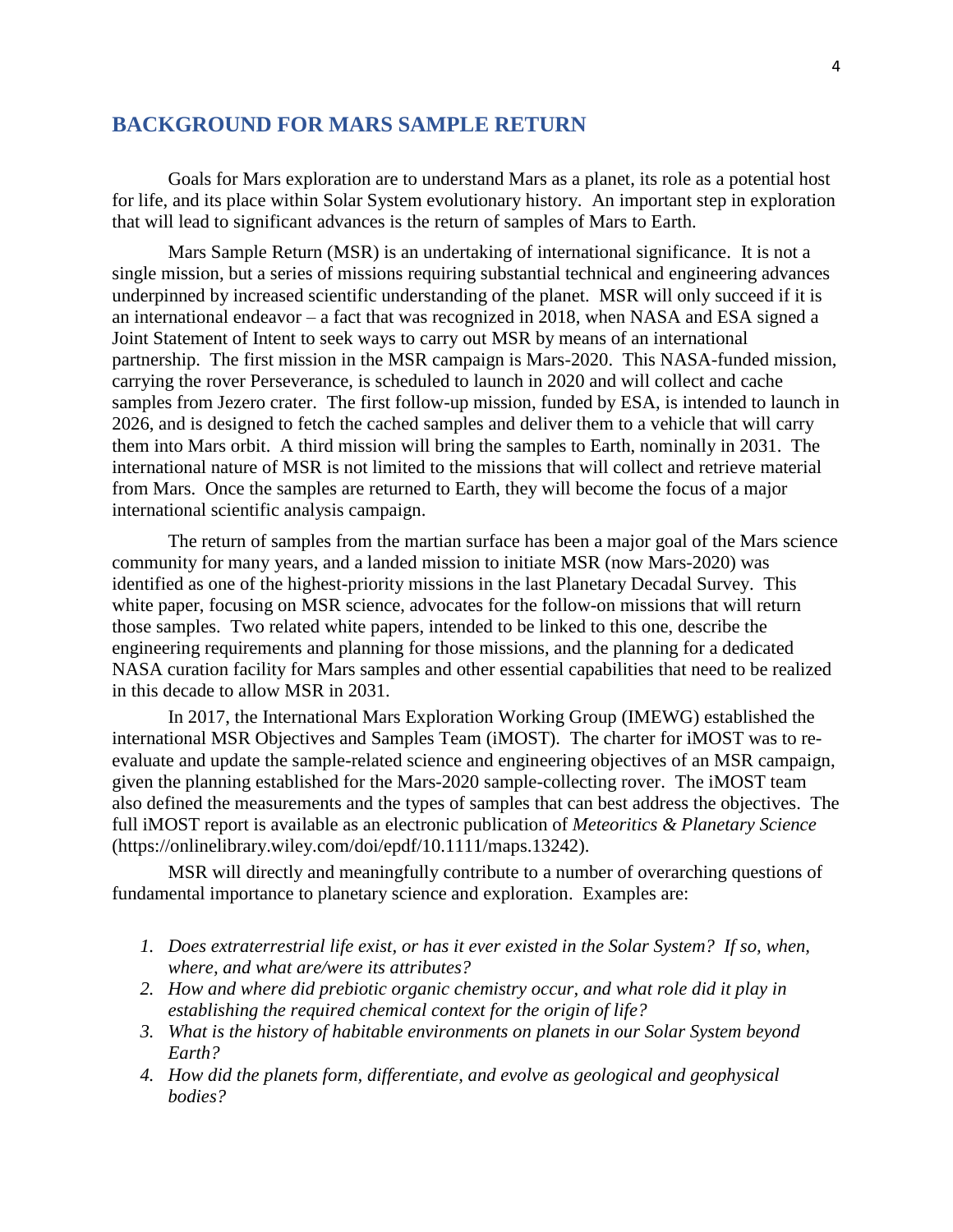- *5. Can we use early geologic and geochemical records throughout the Solar System to interpret how planetary growth and dynamics controlled or altered the distribution of planets and planetesimals during its first billion years?*
- *6. How did planetary atmospheres form and evolve, and what are the processes that caused them to end up in such different states today?*
- *7. What are potential environmental hazards to future planetary exploration, and what kinds of in situ resources are available to support human exploration?*

Three complementary datasets – orbital remote sensing, in situ measurements from landers and rovers, and analyses of martian meteorites – have addressed aspects of these questions for Mars. However, each dataset is lacking in some way, and the next logical step for Mars exploration is to return samples from a known location (Grady, 2020). Here we briefly consider how each of these compelling questions will be informed by specific science objectives identified for MSR by the iMOST report. We emphasize that, in some cases, MSR has the potential to answer some questions *definitively*.

# **MSR'S CONTRIBUTIONS TO DEFINITIVELY ANSWERING THESE IMPORTANT SCIENTIFIC QUESTIONS**

Planetary exploration is guided and motivated by critical questions, as noted above. Samples returned from Mars will provide a much more meaningful way to address these questions than by means of the samples already in hand (martian meteorites), which unfortunately lack geologic context, constitute a biased sampling in terms of lithology and ages, and have commonly been altered by shock during launch from Mars. Two aspects to be considered are (1) how MSR provides more complete and definitive answers to these questions for Mars, and (2) how results for Mars improve understanding of the Solar System.

## *1. Does extraterrestrial life exist, or has it ever existed in the Solar System? If so, when, where, and what are/were its attributes?*

 This question motivates much of NASA's planetary exploration program; an affirmative answer, besides its intrinsic scientific importance, would have significant societal impact. The challenge is not only to be able to detect relatively obvious life forms, but also to be able to recognize more ambiguous evidence. Search mechanisms must be as complete as possible and able to react to both "maybe" outcomes and "if not, why not" outcomes. Life detection is a process, not just "yes-no" tests. MSR allows us to use the entirety of Earth's laboratory capabilities, optimizing the chances of detecting and correctly interpreting subtle signals. This is especially important for Mars, the one other planet that has had an Earth-like geologic history.

 Uniquely establishing evidence for extinct life can be especially challenging, of necessity involving a combination of field and laboratory studies to document habitability, to assess the preservation potential for biosignatures, and to document the absence of contamination (Des Marais et al., 2008; Westall et al., 2015). On Earth, the debate on evidence of past life in our oldest rocks has raged for decades. That research demonstrates the importance of carefully collected, well documented samples with known context. Laboratory investigations require organic extraction protocols and molecular/stable isotopic characterizations, as well as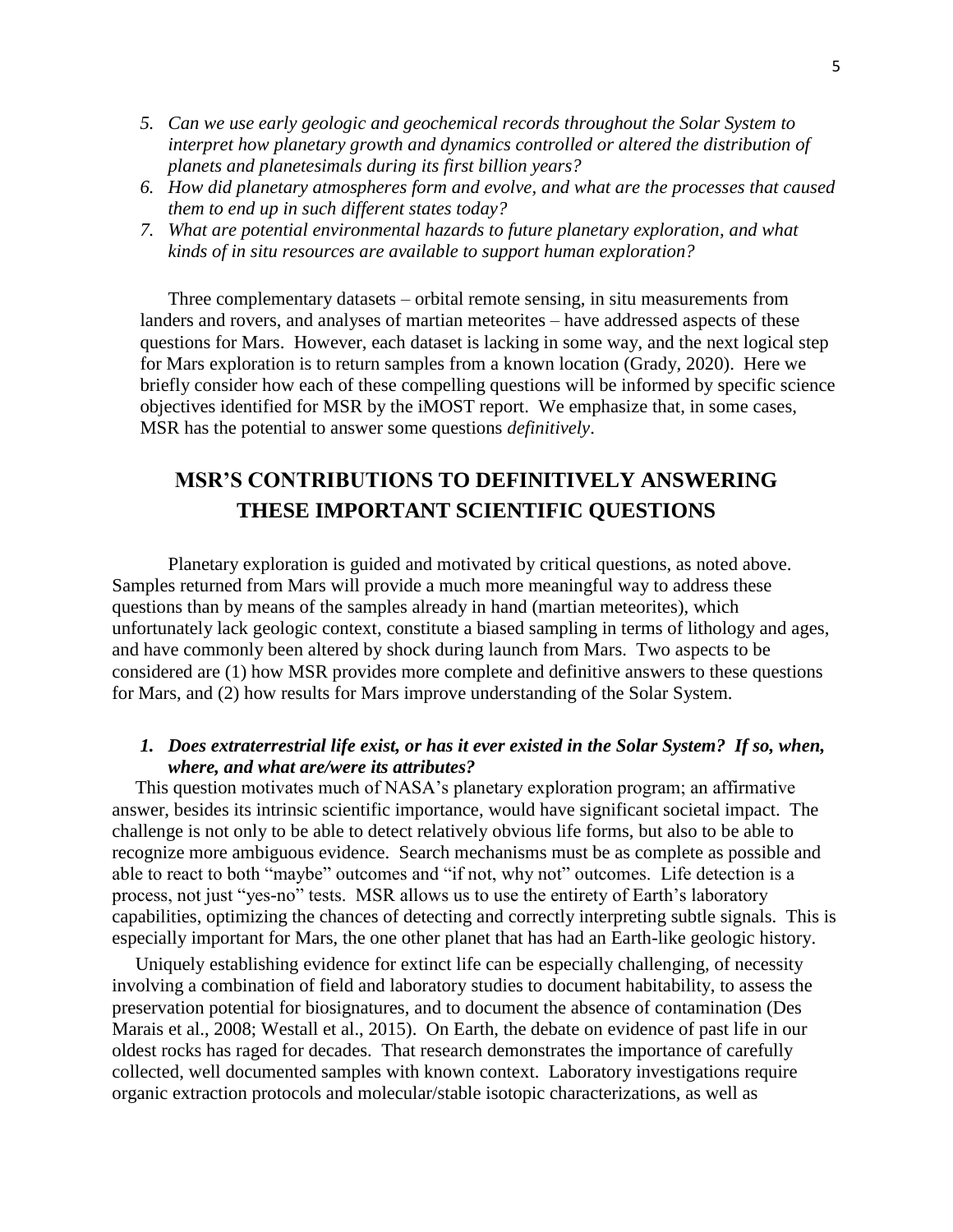microscale observations, that are only possible in terrestrial laboratories (Sephton and Botta, 2005). Complete characterization, never achievable in remote sensing, is critical. For example, a key biosignature is complex organic molecules whose formation and abundances relative to other compounds are unachievable in the absence of life (Cronin and Walker, 2016). For fossilized life, it is also necessary to date the enclosing sample accurately.

 For extant life, the requirements for laboratory analysis protocols are even more stringent, requiring careful sample handling that excludes contamination with terrestrial life, as well as documentation of metabolism/respiration and of reproduction in culture experiments. The discovery of life on Mars would allow us to test assumptions about universal requirements for life, possibly uncover novel ways in which life processes are carried out, and identify commonalities and divergencies between life on Earth and Mars. Any definitive discovery of extraterrestrial life, and certainly any understanding of its biological and chemical characteristics, require coordinated tests that can only be accomplished in Earth-based laboratory settings. MSR will permit replication of significant findings, one of the gold standards of science, thereby increasing confidence in answers to this profound question.

## *2. How and where did prebiotic organic chemistry occur, and what role did it play in establishing the required chemical context for the origin of life?*

 One necessary condition for life's origin (in addition to water) is the availability of appropriate organic compounds. We have very little knowledge of this from Earth, but the ancient geologic record of Mars is better preserved. Refractory abiotic organic carbon has been detected in both meteorites (Steele et al., 2016) and by SAM (Eigenbrode et al., 2018), but analyses of more labile species like amino acids has been an issue due to terrestrial contamination or instrument background. Sample return will allow this inventory of nonrefractory carbon to be analyzed. Samples carefully selected by rover team scientists on the basis of their potential to acquire and preserve intact organic matter, as opposed to random, biased samples launched as meteorites, allow a much better chance of understanding the full complexity of prebiotic chemistry. By analyzing the molecular structures (including enantiomorphs) and compound-specific isotopic compositions of organic compounds, it may be possible to determine the precursors and reaction mechanisms that produced the molecules and the conditions under which they formed, and to constrain the locations in the cosmos for organic synthesis. Comparison of results from Mars rocks with primitive meteorites and cosmic dust may provide information on the role of prebiotic chemistry throughout the Solar System.

#### *3. What is the history of habitable environments on planets in our Solar System beyond Earth?*

 Five geologic environments are presently recognized as potentially habitable and capable of preserving evidence of habitation (Hays et al., 2017): sedimentary systems; hydrothermal systems; deep groundwater systems; locations that experienced water/rock/atmosphere interactions; and iron-rich springs. All these environments involve water. Jezero crater, the Mars-2020 landing site, exposes a partially eroded, ancient sedimentary system of lacustrine and deltaic deposits (Gouge et al., 2018) and thus qualifies as a potentially habitable environment. The Mars-2020 rover will address how the environmental conditions arose and evolved with time, but essential supporting evidence will come from the returned samples. Analyses by instruments only available in terrestrial laboratories will allow the detailed organic, stable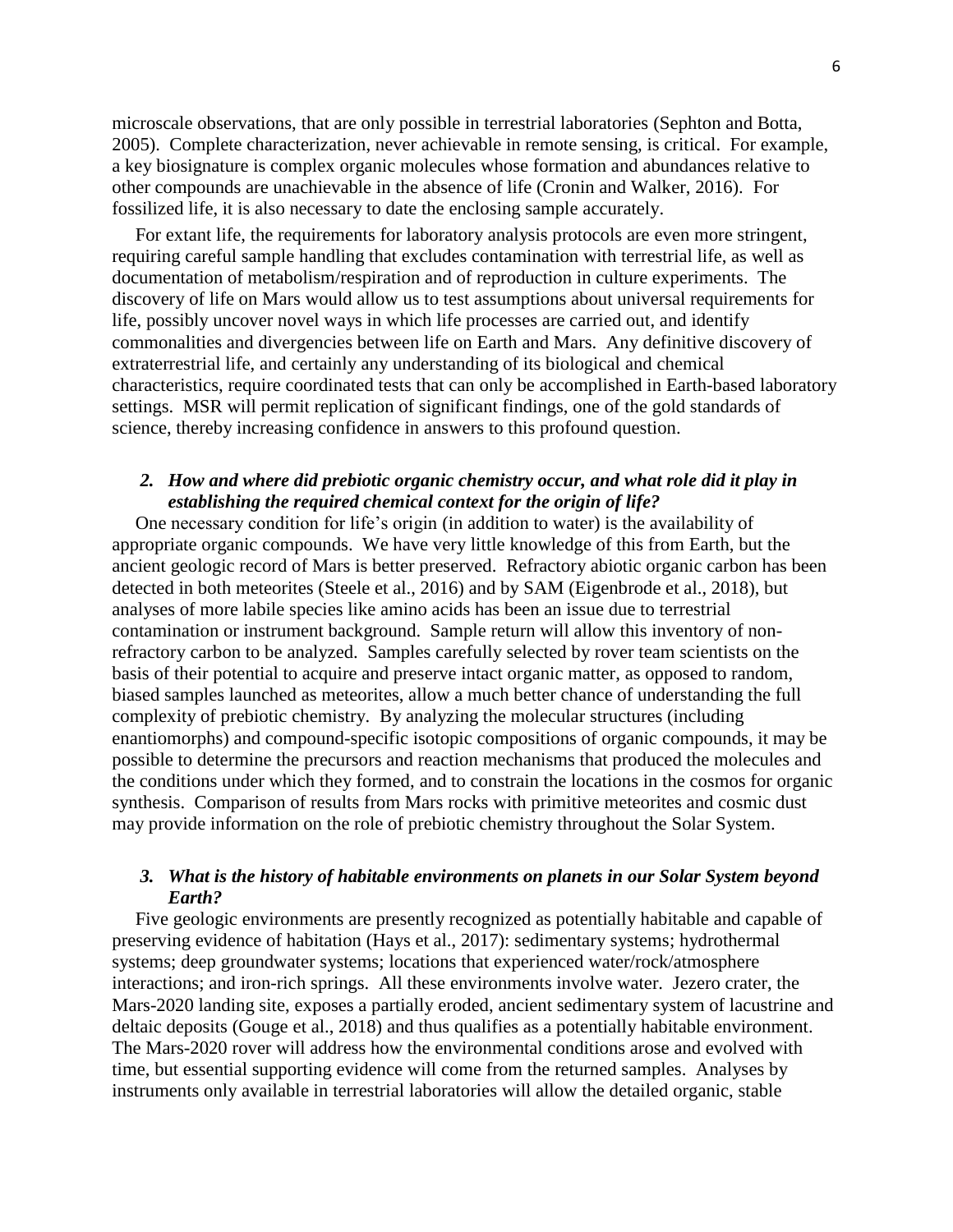isotopic, petrologic, and geochronologic studies necessary to definitively establish the conditions that led to onset of habitability, as well as its duration.

#### *4. How did the planets form, differentiate and evolve as geological and geophysical bodies?*

 At present, much of what we surmise about Mars' geologic evolution comes from martian igneous meteorites, which are not fully representative of the crust. All of them are mafic rocks or ultramafic cumulates, most are less than a few hundred million years old (rocks billions of years old dominates the crust of Mars), and many have been highly altered by shock metamorphism (McSween, 2015; Filiberto, 2017). Studies of volcanic rocks from a few martian sites by rovers indicate that the meteorites provide a very limited and biased view of Mars igneous rock compositions (e.g. Sautter et al., 2016).

 MSR from Jezero crater will certainly include sedimentary rocks whose stratigraphy, texture, mineralogy, and geochemistry can provide information on provenance, petrologic diversity, absolute ages, history of water, and evolution of environmental conditions and climate. Jezero formed on the edge of the 4.0 Ga Isidis basin, and the rover may sample exposed basement rocks, which include megabreccias (observed from orbit) with diverse clasts. A mafic capping unit in the crater may be a lava flow or volcanic sediments. In any case, explorations by all Mars rovers to date indicate that igneous rocks are ubiquitous on Mars, either as boulders redistributed by gravity or flowing water, or as ejecta from large impacts. The ability to select samples that are relatively unaffected by shock, that are older than Amazonian, that may have experienced significant fractionation, or that are breccias with diverse lithologies, would provide major advances to our understanding of martian petrogenesis. Returned igneous rocks, especially of Noachian or Hesperian age, would provide a thermochemical record of the planet not presently available and serve as a new window on the nature of its interior. Their trace element abundances and radiogenic isotopic compositions will allow insights into the differentiation of the mantle and core, as well as address fundamental questions about the evolution of martian magmatism through time. As demonstrated by martian meteorites, some isotope chronometers can be disturbed by subsequent geologic processes, so reliability must be established by concordant ages from multiple isotopic systems, which can only be accomplished in Earth-based laboratories. Radiogenic isotope studies can constrain the evolutionary timeline for the planet and, if samples can be tied to specific geologic units with determined relative ages, serve as calibration points for assigning absolute ages to crater-density distributions. Although Mars does not have an active core dynamo today, paleomagnetic studies of one ancient martian meteorite (Weiss et al., 2008) indicate an active dynamo that shut down at ~4.0 Ga (another aspect of interest in the Jezero site). Paleomagnetism studies of carefully selected, oriented samples in Earth-based laboratories can reveal the history of the planetary dynamo, constrain the present model of mantle convection and possible early existence of plate tectonics, and test the hypothesis that loss of the dynamo led to atmospheric stripping by the solar wind and subsequent climate change.

## *5. Can we use early geologic and geochemical records throughout the Solar System to interpret how planetary growth and dynamics controlled or altered the distribution of planets and planetesimals during its first billion years?*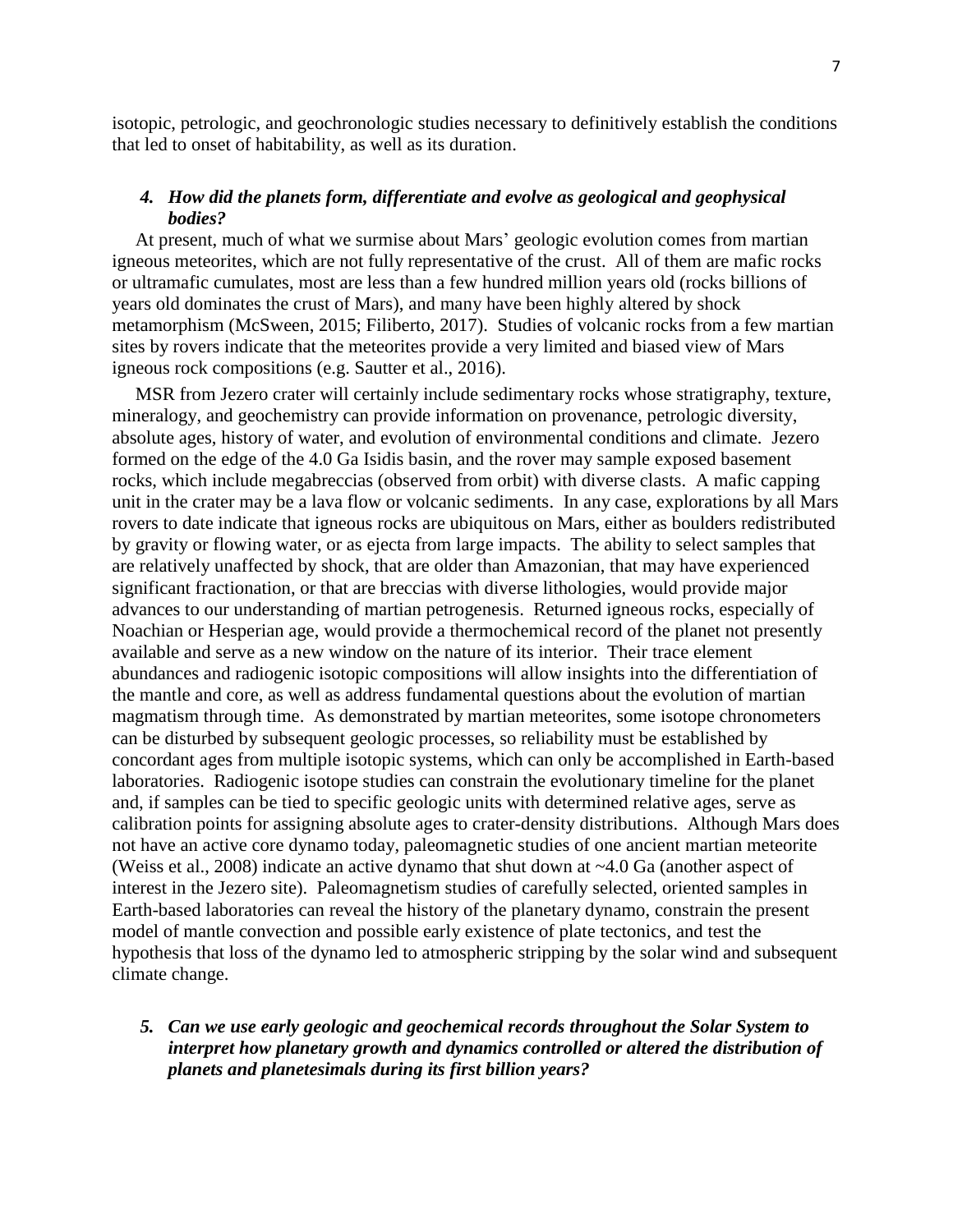Nucleosynthetic stable isotope anomalies  $(^{53}Cr, ^{50}Ti, ^{95}Mo, etc.)$  in meteorites indicate two distinct isotopic reservoirs in the early Solar System (Scott et al., 2018), hypothesized to have been separated in the nebula by the rapid growth of proto-Jupiter. Although these isotopes have been measured in young martian meteorites, we do not have comparable analyses of ancient martian samples that would be provided by MSR.

 Instabilities in the motions of the giant planets in the first billion years may have scattered planetesimals, thus affecting the collision/impact records of planets (e.g. Morbidelli et al., 2012). The evidence for such scattering comes mainly from the impact record inferred from analyses of the Apollo lunar samples. However, there are major questions about the timing and duration of large impacts in the inner Solar System, suggesting that the "Late Heavy Bombardment" may not have been a spiked or singular event (Bottke and Norman, 2017) or even it existed at all. The absolute chronology of some impact events on Mars can potentially be quantified by radiogenic isotope analyses of selected returned samples. Any information on early collisions at Mars' orbital position would help us understand the dynamics of Solar System bodies as a whole.

#### *6. How did planetary atmospheres form and evolve, and what are the processes that caused them to end up in such different states today?*

 A decades-long debate about the compositional evolution of the martian atmosphere still remains unresolved (Ott, 1988; Schwenzer et al., 2016). MSR will collect and return a significant sample of the modern martian atmosphere (both headspace gas in collection tubes and a proposed dedicated gas sample), and solid samples will contain trapped ancient gases. Although young martian meteorites provide trapped atmosphere from the last few hundred million years (based on their young shock ages), we have no samples of the ancient atmosphere. Certain secondary minerals can also equilibrate with the atmosphere and thus be used to infer its composition. Major and trace elements (including noble gases) and isotopic analyses can provide important constraints on atmospheric origin and evolution (Swindle, 2002), with implications for climate. Although the modern atmosphere has been analyzed remotely to a certain level of precision, the ancient atmosphere can only be extracted and analyzed from rocks in Earth-based laboratories. Understanding how the atmosphere has evolved is critical to constraining the martian volatile inventory and discerning how volatile species have interacted over time with the planet as a geologic system. This information will play a significant role in comparative studies of other planets with atmospheres, such as Earth, Venus, and exoplanets.

#### *7. What are potential environmental hazards to future planetary exploration, and what kinds of in situ resources are available to support human exploration?*

 Dust, regolith, and atmosphere samples can define an array of potential health risks in the martian environment and prompt strategies to mitigate them. Knowledge gaps that must be addressed before human missions are possible require the thorough characterization of particulate and gas samples for toxicology, potential chemical and biologic hazards, and engineering assessments of corrosion, electrical effects, maneuverability, and structural integrity (Kminek et al., 2018; Spry et al., 2018).

 Returned samples can also allow quantification studies of natural resources that might be used to obtain water and produce fuel, and for building materials, radiation shields, and agriculture for future human exploration (e.g. Portree, 2011).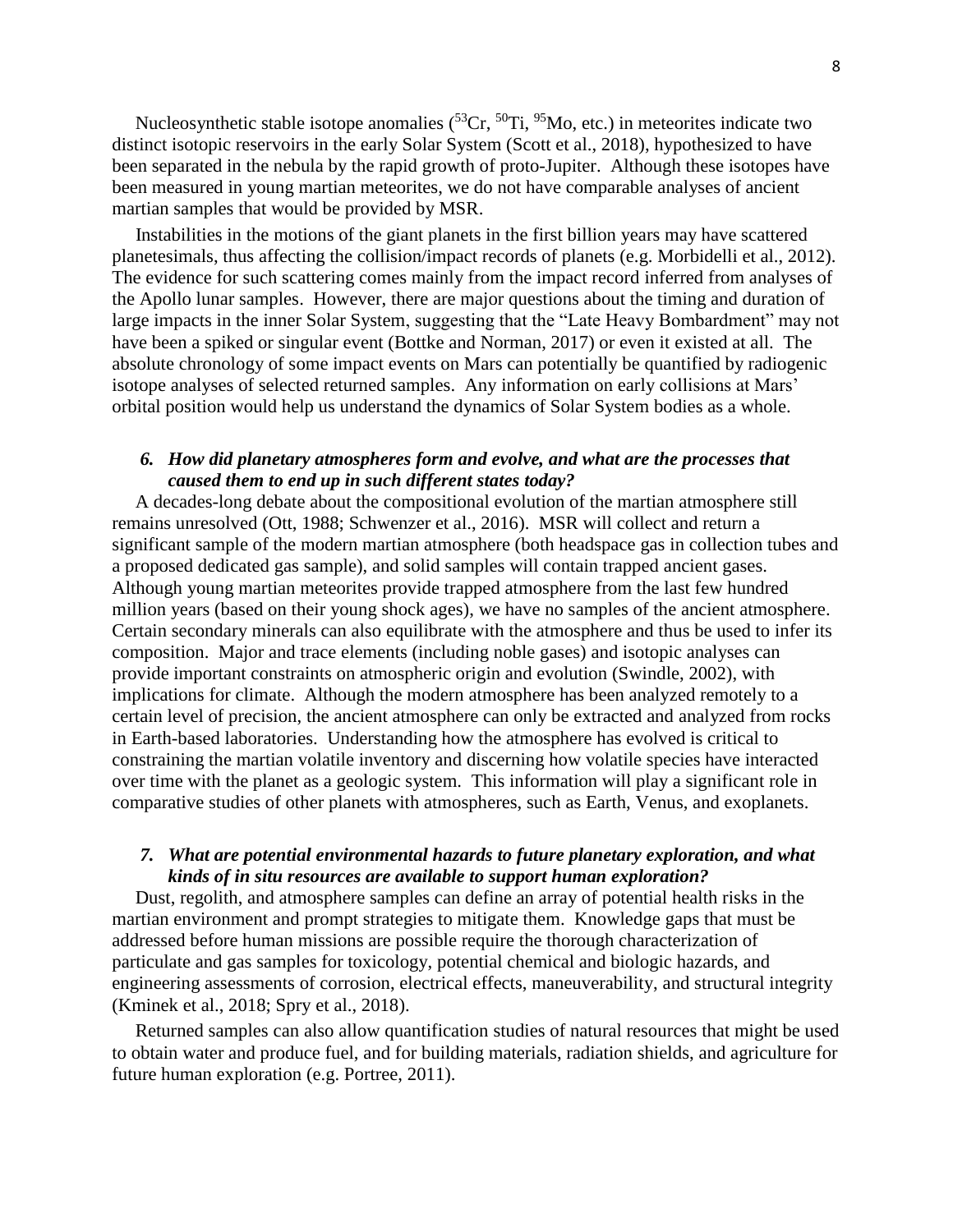Returned samples are also critical for developing appropriate planetary protection protocols for both Mars and Earth. "Breaking the chain of contact" when leaving Mars is technically achievable for robotic missions, but it is not possible for a crewed mission and potential biological hazards *must* be determined before humans go to Mars.

# **CONCLUSIONS**

NASA (and ESA) have already made significant investments in an MSR program, and technical planning for the follow-on missions that will retrieve and return to Earth samples cached by Mars-2020 is moving apace. The samples cached will be carefully chosen to address the science objectives discussed above. In terrestrial laboratories the samples will be processed and studied with instruments that have analytical sensitivity and spatial resolution that cannot be matched by remote-sensing techniques. The data obtained have high likelihood of providing definitive answers to questions critical to planetary science. MSR is also essential before human exploration, not only for astronaut safety, but also because once humans go to Mars, the planet can no longer be considered biologically pristine, even with stringent anti-contamination protocols. And like the samples collected by Apollo astronauts, returned samples from Mars are expected to be a very important resource for scientific research for many decades to come, taking advantage of future advances in analytical techniques and knowledge. Moreover, the findings from laboratory analyses of samples have been shown many times to complement and substantially enhance those from remote sensing.

The potential scientific value of MSR has been discussed in the scientific advisory literature for four decades, and the missions have strong international support and participation. Although the answers to the questions posed here are Mars-specific, the questions are of universal importance, and MSR should allow new insights into phenomena and processes that may not be unique to any one planet.

The samples will be from a single collection site, likely collected over traverses of tens of kilometers. Admittedly, trying to constrain the geology of an entire planet using rocks and soils from a single site conveys a certain hubris, but terrestrial geology demonstrates that well-chosen type localities provide data of global significance. The chosen landing site, interpreted as a Noachian paleolake within a crater in petrologically complex basement terrain (e.g. Goudge et al., 2018), represents a critical time interval that is thought to be particularly important from an environmental and possibly biologic perspective – and from a time interval that is not represented in martian meteorites. Moreover, the returned dust and regolith samples will also be used to address knowledge gaps that must be filled before humans explore Mars directly.

It is important that MSR be addressed in this Planetary Decadal Survey, because planning for certain things such as sample curation must occur in the 2020's and slipping from a 2031 timeline would require different engineering solutions than are presently available (described more fully in companion white papers). MSR is of compelling importance to planetary science and exploration. It's time to finish what we started.

**Acknowledgements:** A portion of the research was carried out at the Jet Propulsion Laboratory, California Institute of Technology, under a contract with the National Aeronautics and Space Administration (80NM0018D0004).